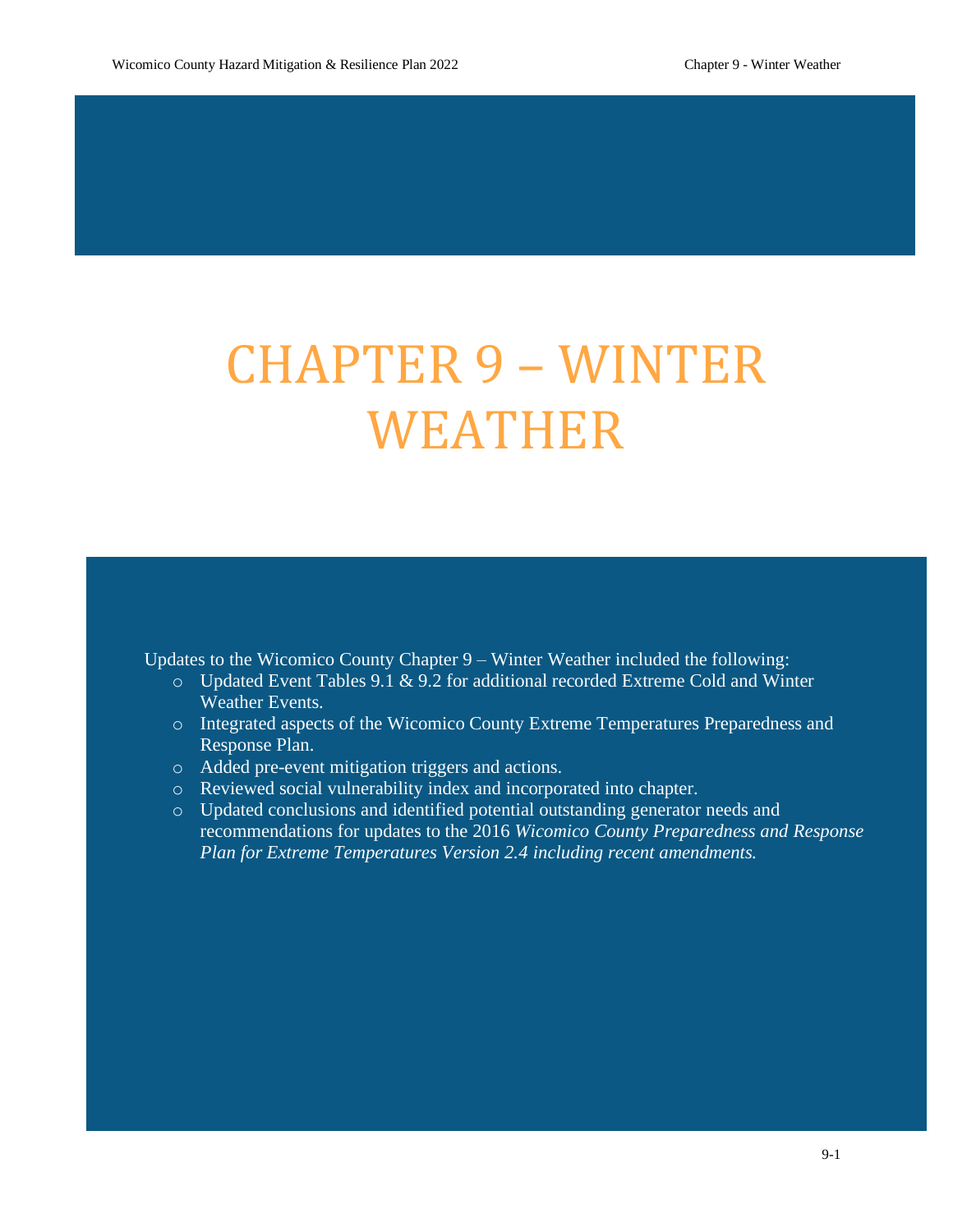# **CHAPTER 9 – WINTER WEATHER**

### **9.1 HAZARD CHARACTERIZATION**

Winter weather can cause a wide variety of impacts including school, government and business closings, traffic accidents, power outages, loss of communication, and damage to buildings such as a roof collapsing due to the amount of snow pack. Sleet, freezing rain, snow, and extremely cold temperatures are all associated with winter storms and winter weather. Flooding and flash flooding may also occur from warming temperatures that result in rapid snowmelt and subsequent runoff.

A winter storm warning is issued when snowfall is expected to accumulate more than four (4) inches in twelve (12) hours. The most significant snowstorms in Maryland history have had accumulations ranging from 12 to over 50 inches, and typically tend to occur in the months of January or February.

#### **9.2 HAZARD RISK & HISTORY**

Historic record winter storm events, i.e. blizzards, occurred in Wicomico County in January of 1996, February of 2010 and January of 2018; areas of the County reported between six (6") and thirteen (13") inches of snow.

The *National Oceanic and Atmospheric Administration (NOAA), National Centers for Environmental Information (NCEI)* reported one (1) extreme cold event and seventy four (74) significant winter storm or winter weather events (including events categorized as a blizzard or ice storm) for the County from the period of 1996-2020; selected event details and descriptions are provided in Tables 9.1 and 9.2, respectively. While many of the winter storm/weather events are provided in the previous HMP and in the *NCEI*, only past events that indicated accumulations of five (5) inches or greater are provided herein; however, all winter storm/weather events listing in the *NCEI* since the previous HMP update are included.

#### **Table 9.1: Extreme Cold Events**

| Date <sup>1</sup>     | <b>Event Narrative</b>                                                                                                                                                                                                                  |  |  |  |  |
|-----------------------|-----------------------------------------------------------------------------------------------------------------------------------------------------------------------------------------------------------------------------------------|--|--|--|--|
| February 5-7,<br>1996 | An arctic air mass settled over the mid-Atlantic states resulting in record breaking cold across the lower<br>Maryland eastern shore. The temperature dropped to 1 below zero at the Salisbury airport on the morning of<br>the $5th$ . |  |  |  |  |
| 2021 HMP Update       |                                                                                                                                                                                                                                         |  |  |  |  |
|                       | No Extreme Cold events were reported in the NCEI database since the 2016 HMP Plan Update.                                                                                                                                               |  |  |  |  |

*Source: NOAA NCEI*



*Source[: www.delmarvanow.com](http://www.delmarvanow.com/) – January 4, 2018 – Picture from Susan Parker video*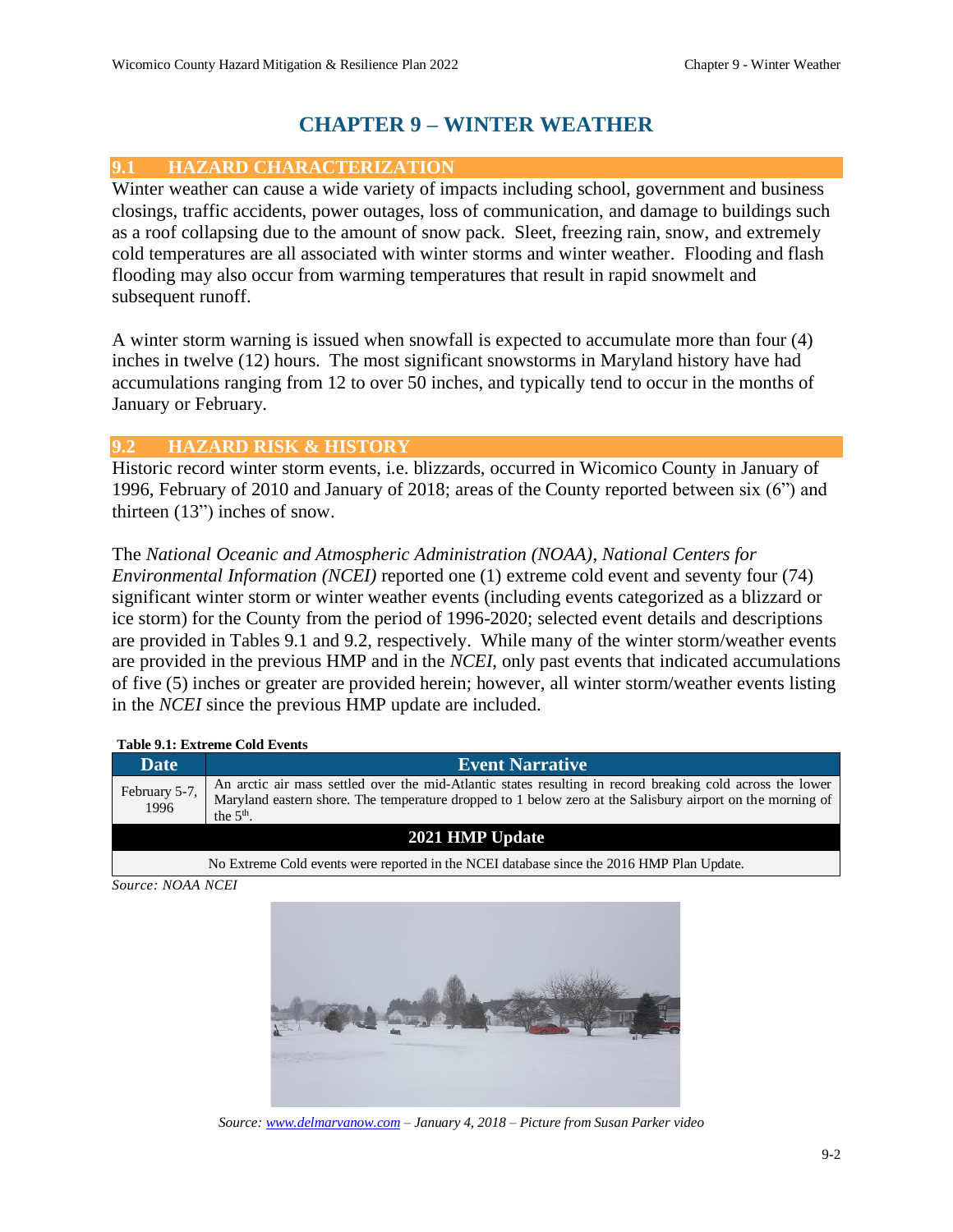| Table 9.2: Winter Storms - Winter Weather - Blizzard - Significant Snow and Ice Events |  |  |  |
|----------------------------------------------------------------------------------------|--|--|--|
|----------------------------------------------------------------------------------------|--|--|--|

| <b>Date</b>             | Event             | <b>Event Narrative</b>                                                                                                                                                                                                                                                                                                                                                                                                                                                                                                                          |
|-------------------------|-------------------|-------------------------------------------------------------------------------------------------------------------------------------------------------------------------------------------------------------------------------------------------------------------------------------------------------------------------------------------------------------------------------------------------------------------------------------------------------------------------------------------------------------------------------------------------|
| January 6, 1996         | Winter<br>Storm   | A major winter storm (popularly known as the "blizzard of 96") affected much of the mid-<br>Atlantic region during the weekend of January 6-8, 1996.                                                                                                                                                                                                                                                                                                                                                                                            |
| February 2, 1996        | Winter<br>Storm   | Winter storm tracked northeast from the gulf coast states to off the Virginia coast. It spread<br>heavy snow across the lower Maryland eastern shore from early Friday morning into<br>Sunday afternoon. Snow amounts generally ranged from 12 to 24 inches.                                                                                                                                                                                                                                                                                    |
| January 20, 2000        | Winter<br>Storm   | Four to six inches of snow fell across the area as an area of low pressure passed to the<br>south of the region. The heaviest totals were recorded in Somerset and northern Wicomico<br>counties. Snow briefly fell heavily during the early morning hours, creating hazardous<br>driving conditions on area highways.                                                                                                                                                                                                                          |
| January 25, 2000        | Winter<br>Storm   | Wicomico county including Salisbury received 6 to 9 inches, and Somerset county picked<br>up 6 inches. Winds gusted over 30 mph, producing blowing and drifting snow during the<br>late afternoon and evening hours.                                                                                                                                                                                                                                                                                                                            |
| February 22,<br>2001    | Winter<br>Storm   | A winter storm produced 3 to 6 inches of snow across the Lower Maryland Eastern Shore.<br>The specific snow total for Salisbury Airport in Wicomico county 5-6 inches. Schools<br>were dismissed early and most were closed the following day due to slippery road<br>conditions.                                                                                                                                                                                                                                                               |
| February 15,<br>2003    | Winter<br>Storm   | 6 inches fell in Delmar. Local law enforcement agencies reported numerous accidents.<br>Schools were closed Monday, February 17th due to very slippery road conditions.                                                                                                                                                                                                                                                                                                                                                                         |
| December 18,<br>2009    | Winter<br>Storm   | Snowfall amounts were generally between four and fourteen inches across the county.                                                                                                                                                                                                                                                                                                                                                                                                                                                             |
| January 30, 2010        | Winter<br>Storm   | Snowfall amounts were generally between seven and eleven inches across the county.<br>Salisbury reported 11.0 inches of snow. Parsonsburg reported 10.2 inches of snow.<br>Sharptown reported 8.0 inches of snow. Low pressure moving off the coastal Carolinas<br>produced between six and thirteen inches of snow across the Lower Maryland Eastern<br>Shore from Saturday morning into Saturday night January 30th.                                                                                                                          |
| February 9-10,<br>2010  | <b>Blizzard</b>   | Snowfall amounts were generally between five and ten inches across the county.<br>Sharptown reported 10.0 inches of snow. Salisbury reported 8.0 inches of snow. Snow,<br>heavy at times, occurred with northwest winds 30 to 40 mph with gusts to 50 mph,<br>resulting in poor visibilities and even whiteout conditions.                                                                                                                                                                                                                      |
| February 5-6,<br>2010   | Winter<br>Storm   | Snowfall amounts were generally between twelve and twenty inches across the county.<br>Pittsville reported 20.0 inches of snow. Sharptown reported 19.0 inches of snow.<br>Mardela Springs reported 18.0 inches of snow. Salisbury Airport reported 14.0 inches of<br>snow. Fruitland reported 12.0 inches of snow. Low pressure moving off the coastal<br>Carolinas produced between six and twenty inches of snow across the Lower Maryland<br>Eastern Shore from Friday afternoon, February 5th, through Saturday afternoon February<br>6th. |
| December 25-27,<br>2010 | Winter<br>Storm   | Snowfall amounts were generally between eight and thirteen inches across the county.<br>Pittsville reported 12.5 inches of snow. Fruitland reported 11.8 inches of snow. Low<br>pressure moving north just off the Mid Atlantic Coast produced between four and fifteen<br>inches of snow across the Lower Maryland Eastern Shore from Saturday evening,<br>December 25th, into early Monday morning December 27th. Also, the storm produced<br>near blizzard conditions over portions of the area.                                             |
| March 16-17,<br>2014    | Winter<br>Storm   | Snowfall amounts between 5.0 inches and 7.0 inches occurred across the county, with<br>7.0 inches of snowfall reported in Mardela Springs and 1 mile east of Salisbury. A<br>complex area of low pressure developed along a stalled cold front across the Southeast<br>United States with weak high pressure over New York, creating snow across the Lower<br>Maryland Eastern Shore.                                                                                                                                                           |
|                         |                   | 2021 HMP Update                                                                                                                                                                                                                                                                                                                                                                                                                                                                                                                                 |
| February 16-17,<br>2015 | Winter<br>Storm   | Snowfall amounts were generally between five inches and eight inches across the<br>county. Salisbury and Pittsville reported 8.0 inches of snow. Parsonsburg reported 6.0<br>inches of snow.                                                                                                                                                                                                                                                                                                                                                    |
| February 26, 2015       | Winter<br>Storm   | Snowfall amounts were generally between three inches and seven inches across the<br>county. Fruitland reported 7.0 inches of snow. Salisbury and Delmar reported 5.0<br>inches of snow.                                                                                                                                                                                                                                                                                                                                                         |
| March 1, 2015           | Winter<br>Weather | Ice accumulations ranged from a trace to .15 inch. Mardela Springs reported .15 inch of<br>ice.                                                                                                                                                                                                                                                                                                                                                                                                                                                 |
| March 5, 2015           | Winter<br>Storm   | Snowfall amounts were generally between two inches and five inches across the<br>county. Sharptown reported 4.5 inches of snow. Salisbury (2 N) and Pittsville Manor<br>reported 4.0 inches of snow. Delmar reported 3.5 inches of snow.                                                                                                                                                                                                                                                                                                        |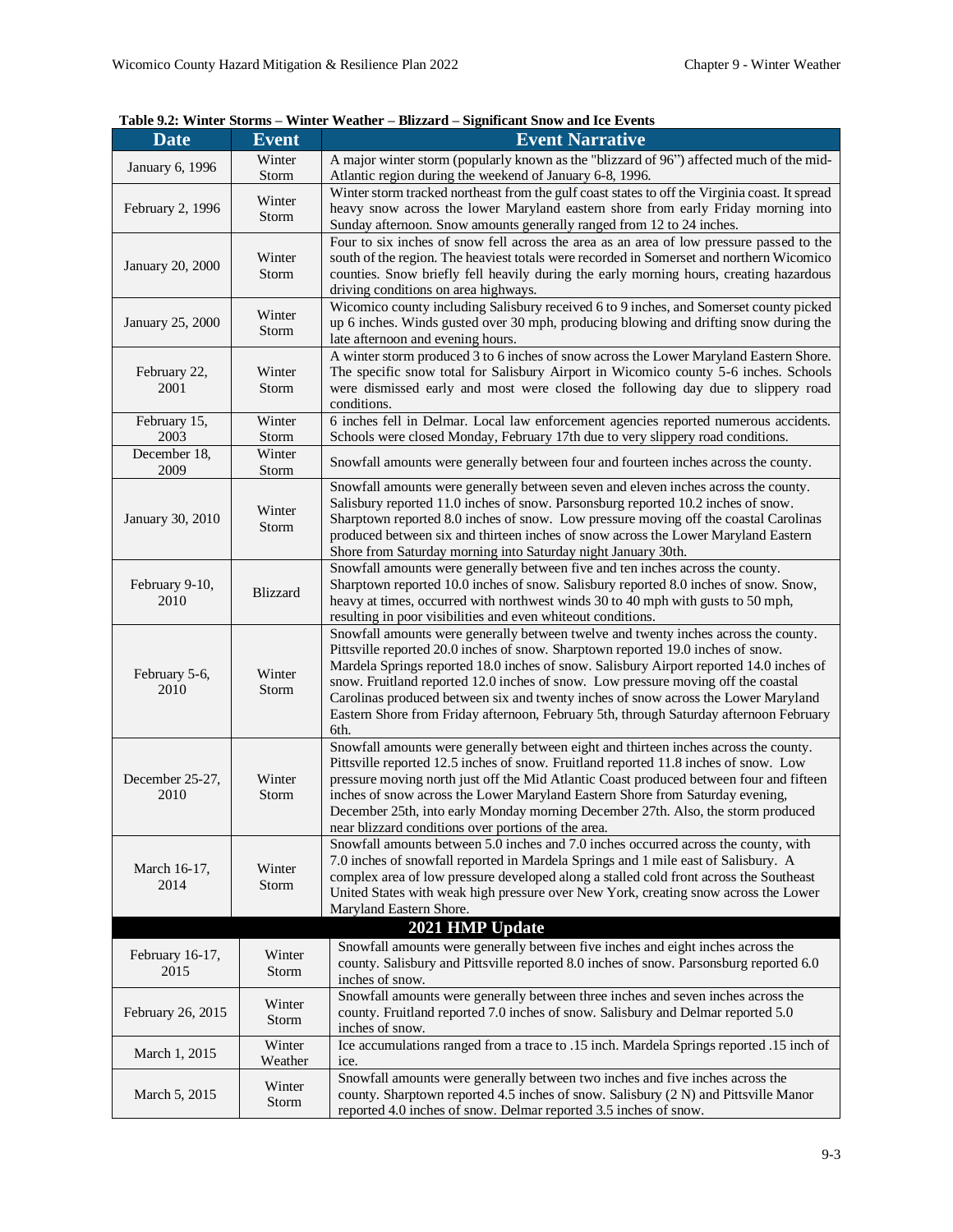| <b>Date</b>            | <b>Event</b>      | <b>Event Narrative</b>                                                                                                                                                                                                                                                                                                                                                                                                                                                            |  |
|------------------------|-------------------|-----------------------------------------------------------------------------------------------------------------------------------------------------------------------------------------------------------------------------------------------------------------------------------------------------------------------------------------------------------------------------------------------------------------------------------------------------------------------------------|--|
| January 22, 2016       | Winter            | Snowfall totals were generally between 3 inches and 8 inches across the county.                                                                                                                                                                                                                                                                                                                                                                                                   |  |
|                        | Storm             | Salisbury reported 6.0 inches of snow. Westbury Acres reported 4.8 inches of snow.                                                                                                                                                                                                                                                                                                                                                                                                |  |
| February 15, 2016      | Winter<br>Storm   | Snowfall totals were generally between 3 inches and 5 inches across the county.<br>Delmar, Maple Plains, and Pittsville reported 5.0 inches of snow. Salisbury reported 4.0<br>inches of snow.                                                                                                                                                                                                                                                                                    |  |
|                        |                   |                                                                                                                                                                                                                                                                                                                                                                                                                                                                                   |  |
| March 3-4, 2016        | Winter            | Snowfall totals were generally between 4 inches and 6 inches across the county.                                                                                                                                                                                                                                                                                                                                                                                                   |  |
|                        | Storm             | Salisbury reported 5.2 inches of snow. Hebron reported 4.5 inches of snow.                                                                                                                                                                                                                                                                                                                                                                                                        |  |
| January 30, 2017       | Winter            | Snowfall totals were generally between 0.5 inch and 2 inches across the county. Hebron                                                                                                                                                                                                                                                                                                                                                                                            |  |
|                        | Weather           | reported 1.5 inches of snow. Salisbury Airport (SBY) reported 0.5 inch of snow.                                                                                                                                                                                                                                                                                                                                                                                                   |  |
| January 3-4, 2018      | <b>Blizzard</b>   | Snowfall totals ranged between six inches and thirteen inches across the county. Very<br>strong north to northwest winds of 30 to 45 mph affected the area, producing blowing<br>snow and poor visibilities. Pitts ville reported 13.0 inches of snow. Salisbury Wicomico<br>Airport reported 12.5 inches of snow. Hebron reported 9.0 inches of snow. Parsonsburg<br>reported 6.4 inches of snow. Travel and clean up were severely hampered by significant<br>drifting of snow. |  |
| March 21-22, 2018      | Winter<br>Weather | Snowfall totals ranged between one inch and three inches across the county. Pittsville<br>reported 1.5 inches of snow. Parsonsburg reported 1.0 inch of snow.                                                                                                                                                                                                                                                                                                                     |  |
| December 9, 2018       | Winter<br>Weather | Snowfall totals generally ranged between one half inch and two inches across the<br>county.                                                                                                                                                                                                                                                                                                                                                                                       |  |
| January 12-14,<br>2019 | Winter<br>Storm   | Snowfall totals generally ranged between three inches and four inches across the<br>county. Delmar reported 4.0 inches of snow. Parsonsburg (2 WNW) reported 3.7 inches<br>of snow. Salisbury-Wicomico Airport reported 3.5 inches of snow.                                                                                                                                                                                                                                       |  |
| February 1, 2019       | Winter<br>Weather | Snowfall totals generally ranged between one half inch and one inch across the county.<br>Delmar reported 1.0 inch of snow. Salisbury reported 0.9 inch of snow.                                                                                                                                                                                                                                                                                                                  |  |

*Source: NOAA NCEI*

In terms of number of occurrences, the NOAA NCEI listed a total of 75 winter storm and/or winter weather events affecting Wicomico County from the period of 1996-2020. Therefore, Wicomico County experiences, on average, approximately 3.0 substantial winter storm or winter weather events per year.

#### **9.3 SOCIAL VULNERABILITY INDEX**

According to the CDC, "Social Vulnerability" refers to the potential negative effects on communities caused by external stresses on human health. Such stresses include natural or human-caused disasters, or disease outbreaks. Reducing social vulnerability can decrease both human suffering and economic loss.

Therefore, it is important to identify areas or populations within any community that may be more vulnerable to external environmental factors such as extreme cold and winter weather. Map 9.1 provides a broad illustration of the Social Vulnerability Index (SVI) for Wicomico County. Understanding the SVI within Wicomico County can facilitate the implementation of mitigation measures to address impacts to communities when extreme cold and winter weather events occur. Areas shown as having the highest SVI score are depicted in dark purple and include the Towns of Hebron, Willards, Pittsville and the City of Salisbury.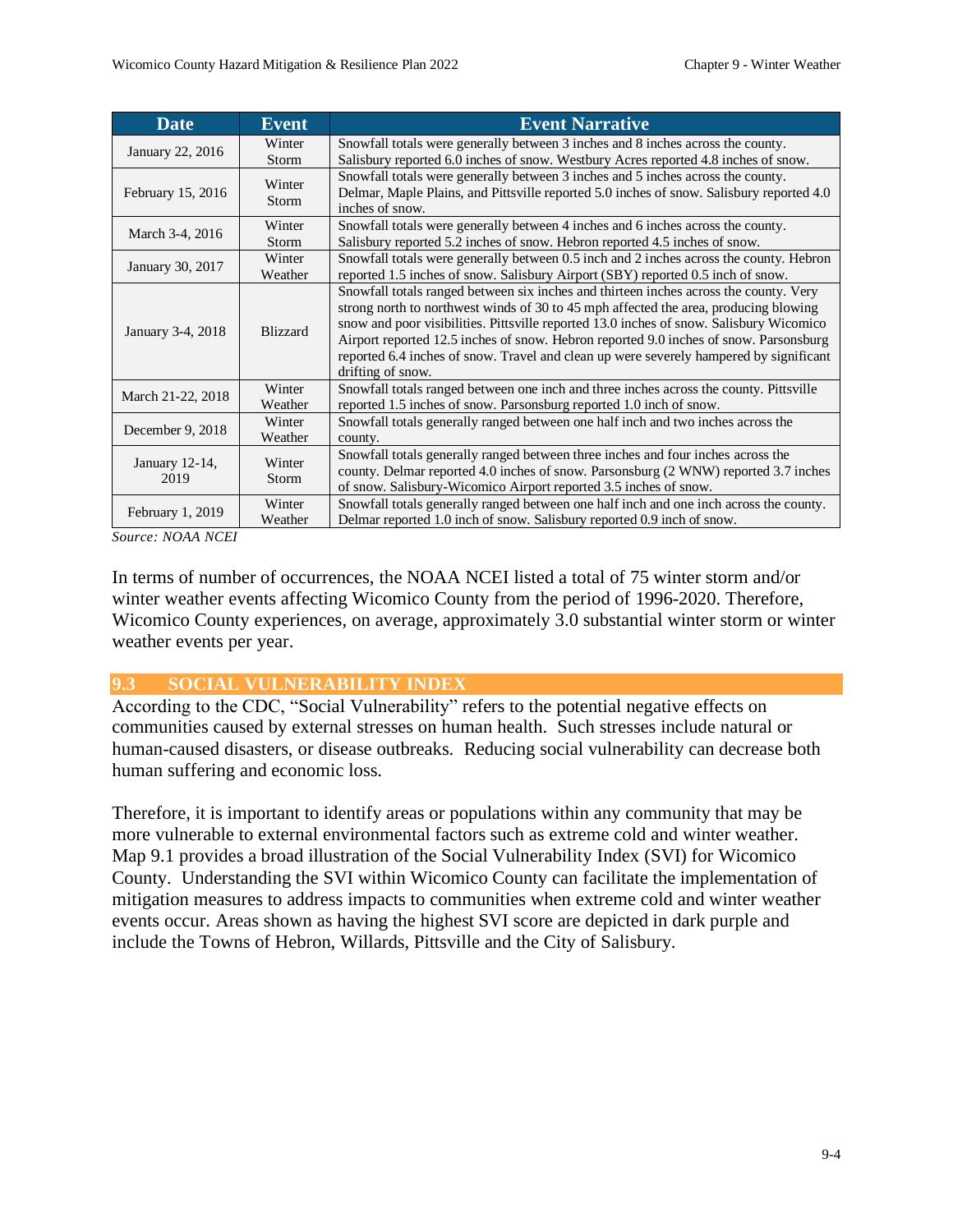

#### **Map 9.1: Wicomico County Social Vulnerability Index**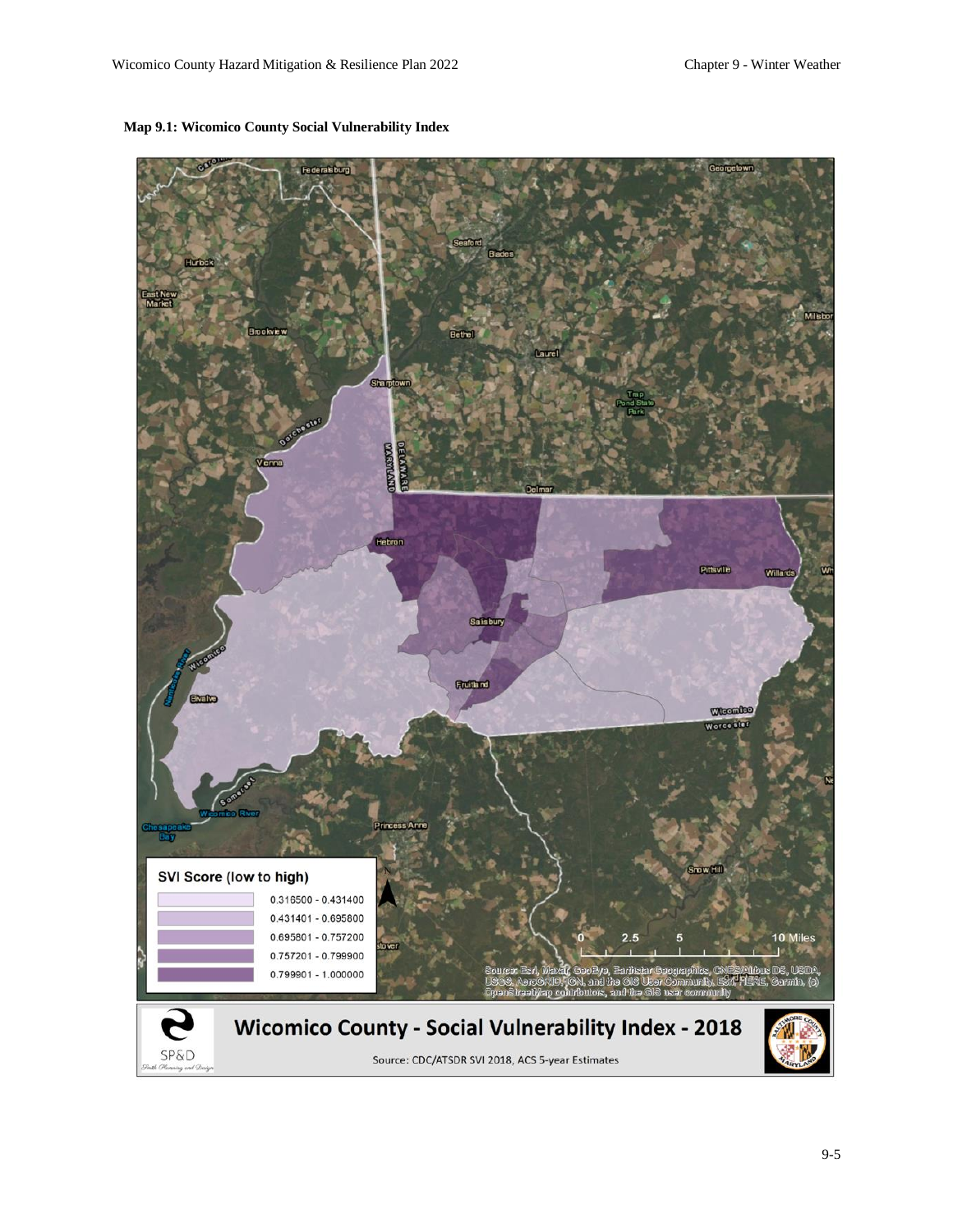#### **9.4 VULNERABILITY**

The impacts associated with winter storms and winter weather are described in the hazard characterization of this chapter. The main impact that winter storms and/or winter weather can have on critical and/or public facilities is the closure of operations and power outages. Generators are necessary for critical facilities in order to continue operations during power outages. Facilities such as emergency management, police, fire, and EMS stations must be able to operate during winter storm power outages in order to provide necessary services to the public.

Winter storms and winter weather's underlying hazards can significantly affect the environment and everyday lives for many individuals. Potential impacts may include:

- **Roads** Roadways are impacted by freezing rain, sleet, and black ice can dramatically worsen the driving hazard by creating dangerously slick, icy road conditions. The melting/refreezing process can occur for many days after a storm, and will only end once all moisture is melted and evaporated, and roads are dry.
- **Ice Accrual** Freezing rain accumulation on trees can cause large limbs or whole trees to snap and possibly fall on homes, cars, and powerlines. This can create a very dangerous environment outdoors as well as widespread power outages.
- **Visibility** Heavy snow can create dangerous driving conditions commonly referred to as "white out" conditions. The lack of visibility combined with slick, snow covered roads greatly increases the probability of an accident.
- **Loss of Power (Heating Hazards)** As a result of power outages during very cold conditions, residents may be forced to find alternative means to heat their homes. Carbon monoxide poisoning is a concern due to improperly ventilated heating sources from space or kerosene heaters, furnaces, gas water heaters, gas stoves, fireplaces, and blocked chimneys.
- **Dangerously Cold Temperatures** When temperatures fall into the teens and single digits, it becomes more dangerous to be outside for prolonged periods of time. Some major threats include wind chill, frostbite, and hypothermia.
- **Aircraft Icing** Icing poses a major threat to air travel, resulting in lengthy flight delays and cancellations.

Wicomico County has developed and approved a plan to address and respond to extreme temperature events. An Excerpt from the Cold Weather Section is provided below that address and describe pre- event (mitigation) triggers and actions.

## **Phase 1: Pre-Event (Mitigation)**

- **Triggers:**
	- o The NWS has predicted a weather system that will impact the county with colder than normal temperatures, which may or may not be accompanied with precipitation and/or including a Wind Chill Advisory or Warning.
		- DES will monitor weather forecasts for temperature and precipitation. Multiple resources will be used for the most reliable forecast for Wicomico County and may include: National Weather Service Wakefield Va. or other reliable resources.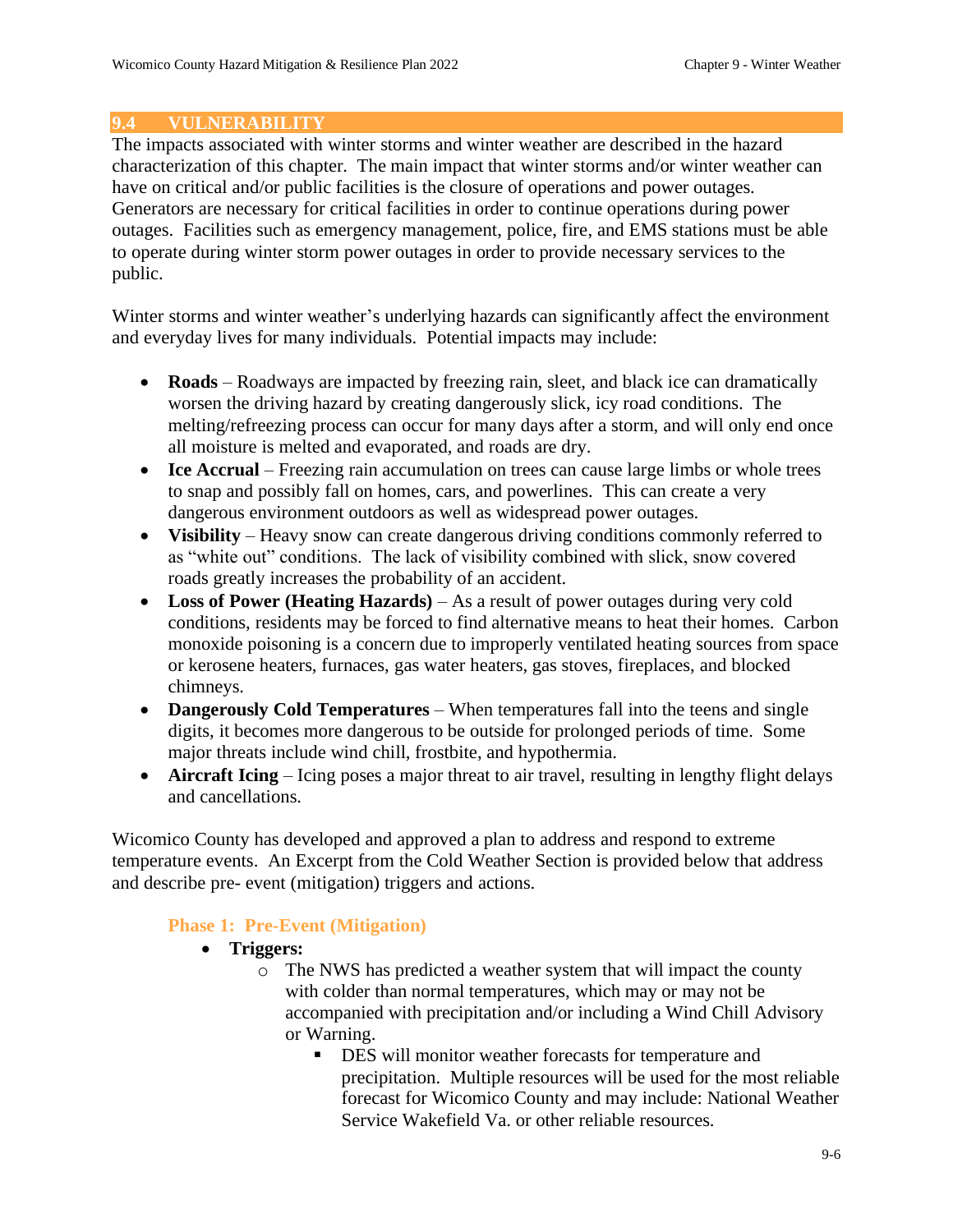o Conditions could potentially meet the definition of an **Extreme Cold Event** as defined in this plan.

**Extreme Cold Event-** an extreme cold event is a weather condition with excessively low temperatures or a combination of cold temperatures and wind that has the potential to cause cold-related illnesses or injuries. An extreme cold event is defined in hours, a day, or series of days when:

- The minimum temperature or wind chill is forecasted to be approximately -5 degrees Fahrenheit or lower.
- Weather or environmental conditions are such that a high incidence of cold-related illnesses or injuries can reasonably be expected.

.

- **Actions:**
	- o DES will schedule a routine conference call and brief partners on the potential weather impact of an extreme cold event and review current plans and response measures that would be taken, should additional actions be warranted during the storm or immediately after.
	- o Identify sheltering resources available in the community to manage populations greater than the resources that are normally available, including American Red Cross and Salvation Army.
	- o Identify transportation assets for individuals unable to self-transport.
	- o Identify roles and expectations of agencies, should an Incident Command Structure be put forth and/or sheltering operations are put in-place.
	- o Distribution of Press Releases to managing health and decreasing risk during cold weather.